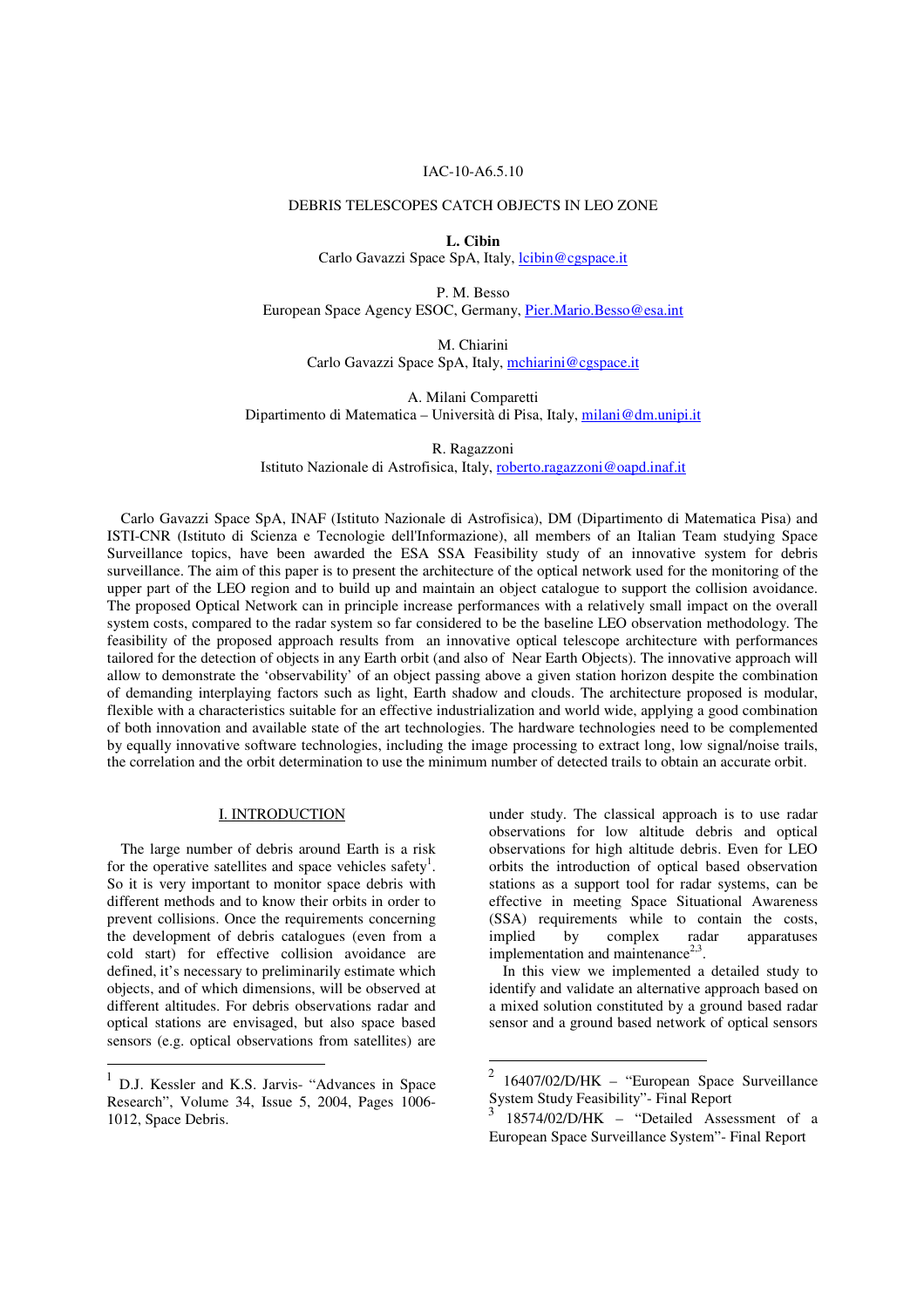In particular the requirements and the performances of an optical sensor based observation network for the survey and tracking of LEO orbiting objects were studied in detail.

# II. OPTICAL NETWORK REQUIREMENTS AND OBSERVATION STRATEGY

The optical sensors, so far used to Medium Earth Orbits (MEO), High Elliptical Orbits (HEO), Geostationary Orbits (GEO) and Near Earth Objects (NEO) observations, can offer good performances vs. costs ratio, also for the higher part of the LEO zone. The advantage of the optical solution comes from several considerations, as below expressed. Starting from the basic principles of radar and optical observations the characteristics of a network of sensors using optical methods can be understood only taking into account the fundamental differences produced by the physics of the observation process. The possibility of a trade-off between higher performance radars and lower performance radars supplemented with a different observational technique results precisely from these differences. The main physical difference between radar observations and optical observations is not only limited to the wavelength of the received signal, but rather in the type of illumination of the observed object. In the radar sensor the target is actively illuminated by the radar signals, whereas an optical sensor is based, on the contrary, on the passive reception of light scattered from the object illuminated by the Sun. The advantage of optical observations is precisely in the possibility of exploiting the abundant radiation provided for free from the Sun. The optical sensor detects a signal characterized by an energy density, per unit cross section area, immensely superior to the one achievable even with the most powerful conceivable radar system.

The performances advantage of optical based sensors arises from the fact that the intensity of illumination of the receiving surface is inversely proportional to the square of the distance between the target and the optical observer, whereas for radar technology this is proportional to the inverse of the fourth power of the distance.

On the other hand, optical observations have other limitations, also resulting from the physics of the observation process.

Because the source of light illuminating the satellite/debris is the Sun, an essential requirement is that the object is outside the shadow cone of the Earth. Moreover, the optical ground sensor cannot operate unless the ground station is inside the same shadow cone and the object elevation needs to be

greater than a fixed value, such as 15 degrees, allowing for a reasonable air mass, avoiding unacceptable seeing values. Last but not least, there are meteorological constraints in that a simple cloud cover is sufficient to prevent any optical observation. These limitations must be joined to the effect of the Earth's surface curvature.

In essence, optical observations when compared to radar methods are easier for higher objects; the signal S is proportional to:

$$
S \approx \frac{(d^2 \cdot D^2)}{r^2}
$$
 [1]

where d is the diameter of the object, D is the diameter of the photon collecting area in the telescope (unobstructed equivalent) and r is the distance, which can be much more than the object altitude h. This implies that the minimum observable diameter is inversely proportional to the distance, for the same diameter D of the telescope. To decrease d the only option, besides the expensive increase of the telescope diameter, is to increase the exposure time. However this requires software technologies for image processing which are far from obvious, given the very fast rates of apparent motion of, in particular of low altitude, LEO objects.

All the above described concepts clearly indicate that for a successful implementation of the most efficient optical network, a well defined observation strategy must be adopted, taking into account the restricted conditions in which the observation of the objects produces significant results and exploiting the situations where the maximum achievable SNR values, and a space object population coverage meeting the SSA requirements on accuracy and timeliness can be obtained.

## II. I Observatory Station Selection

The above described constraints pose precise limitations in the choice of the observatories locations: in fact, because of the requirement that the telescope be in full darkness, a nearly equatorial station can operate in theory only about 10 hours per day. Higher latitude stations can operate on the average for a similar time but with huge seasonal changes. However, as the night progresses from sunset to local midnight, the shadow cone grows larger and larger on the portion of the celestial sphere observable from a given station. For a nearly equatorial station at midnight, the shadow cone includes a portion of the sphere at height h which is all that could be observed, for all  $h < 2000$  km, that is, a pass of a debris above an optical station is unobservable if it is around noon, but also if it is around midnight.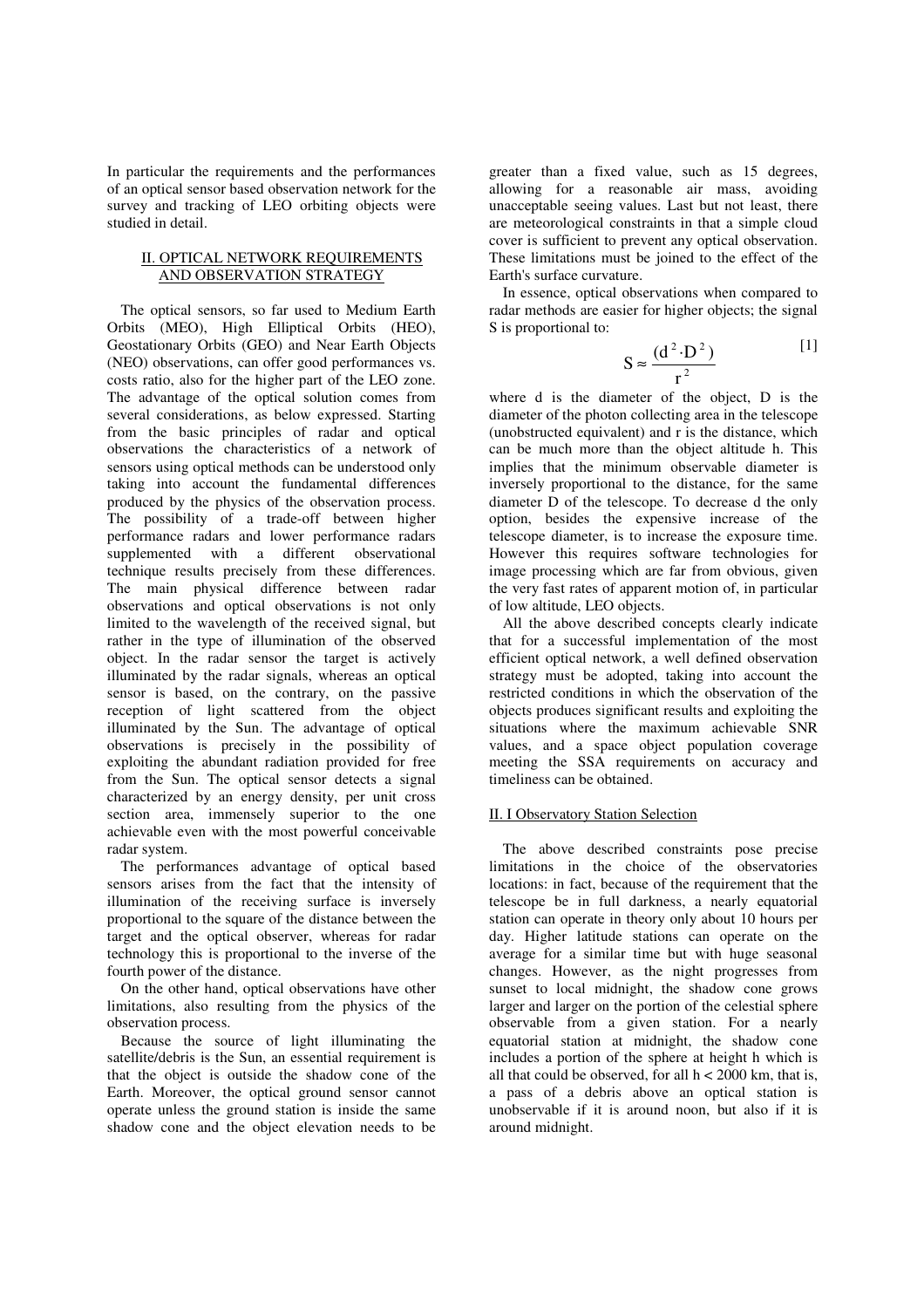It must be emphasized that equatorial stations represent the most critical case in terms of effectively available observation time. This restriction relaxes at medium latitudes, but in this case is further complicated by the seasonal effects and by the meteorological factors. This implies that to compute if and when an object is observable from a given optical station requires to satisfy a number of rather complicated constraints, besides illumination and signal/noise ratio constraint.

Following these considerations, for the network performance evaluation, a set of seven stations was selected with three near equatorial and four at mid latitude location, operating a trade off between ideal locations and actual different geographical and geopolitical constraints.

## II.II Enhanced Observation Strategy and Dynamic Fence Concept

The above described conditions on sunlight are quite restrictive: the orbiting objects all over the sky are illuminated only immediately after sunset and immediately before sunrise. The next figure shows the shadow cone for an equatorial station at local time 20h on Jan  $1<sup>st</sup>$ 



 Fig 1: Sky and Earth shadow for an equatorial station at local time 20h on Jan 1st

In these graph the black and red lines represent the Earth shadow border at 1400 km above ground; they are actually the borders of umbra and penumbra. The Earth shadow region, which is the "forbidden" region, is gray. The blue circles represent the iso-elevation regions of the sky above the horizon, being the most external one the horizon of the location. The centre of the plot is the local zenith. The coloured lines (30, 60, 90 and 120) represent the iso-phase curves for objects at 1400 km above ground, that is the regions in the

sky where objects orbiting at 1400 km above ground have a specific phase angle. The graphs show that the regions where the phase angles are smaller are very close to the Earth shadow border. The best conditions to observe objects at as much smaller phase angles as possible are during the minutes just after sunset or before sunrise. Very small objects, down to some centimeters, are detectable only when they pass very close to the Earth shadow border, at minimal phase angle and thus during the small observability window after sunset or before sunrise. It is very critical to begin operations as soon as the sky is dark enough to avoid background saturation of the images and, conversely, to stop operations as late as possible By combining the orbital geometry of passages above the station with the no shadow condition it is possible to obtain objects which are unobservable from any nearly equatorial station, at least for a time span until the precession of the orbit (due to Earth's oblateness, about 5 deg/day for h=1400 km) changes the angle between the orbit plane and the direction to the Sun. On the other hand the meteorological constraint can be handled by having multiple opportunities of observations from stations at different longitudes, far enough to have low meteorological correlation.



Fig 2: Example of apparent magnitude for a 10cm size object, placed at 1400 km as observed from one of the mid latitude stations, showing an evident evolution during the observation time due to a combination of the phase variation and of the distance.

The phase parameter combines with the distance of the object and strongly influences the apparent magnitude of the observed objects during observability conditions (see Fig 2).

The calculation of the apparent magnitude was derived from the absolute magnitude of the object by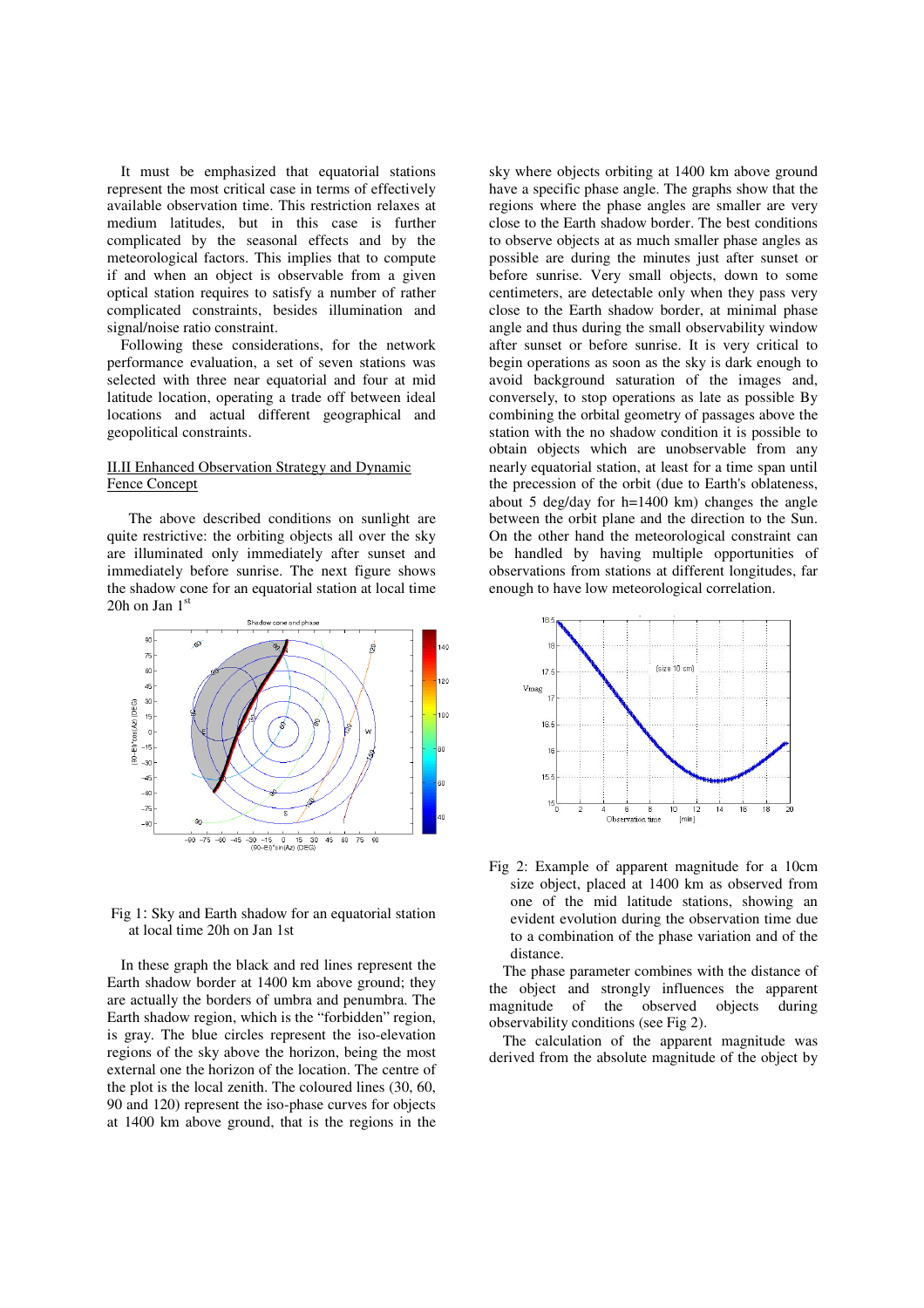applying the standard asteroid model and assuming a  $mean$  0.1 albedo value<sup>4</sup>.

The general idea is to implement a "fence", realised by combining several telescopes that scan in a coordinated manner a well defined sky area, finally allowing the observation of the highest possible percentage of transiting objects. In this view, quick motion telescopes are a key for the implementation of a dynamic fence concept. The dynamic concept is based on the fact that the quick motion telescope cyclically scrolls the strip of sky involved in order to intercept all the particles going through it with the orbital parameters compatible for the type of observation to be carried out. This way it is avoided that the same object be observed an overwhelming number of times: further the quick dynamic motion of telescopes can be applied to observe exactly the area of the sky where the best phase condition occurs.

The debris telescope was then designed by applying mechanical components allowing a 1 second exposures every 3 seconds, with each image covering a new sky area: this way the motion of the telescope during the 2 s interval must cover around 6.7 degrees and provide stabilisation in the new position. The advantages, when compared to static concepts, where the telescopes are pointed in a fixed direction, are numerous: not only because the number of needed telescopes is reduced by a factor between 7 and 8, depending on the used strategy and tactics, but also because the dynamic positioning of the telescopes optimizes the observation and the particles are observed in the most efficient way.

In order to demonstrate the superiority of a dynamic fence with respect to a static Fence, a simulator was developed, which emulates a fence of  $147x14^{\circ2}$  divided over three identical telescopes each capable of scanning a segment of  $49x14^{\circ 2}$ . The simulator showed that three telescopes are sufficient for building such dynamic fence, since we verified the capability of observing about 98÷99% of the objects that crossed through it.

This simulation clearly evidenced the importance of a very wide Field of View (FoV), suitable to scan the most interesting portion of the sky in the fastest way.

#### II.III Ideal Multi Application Instrument

 $\overline{a}$ 

Once the observability conditions are satisfied a detailed analysis of the factors allowing to detect a particular object must be performed in order to assess the effectiveness of the applied optical architecture.

The possibility to detect an object and in particular to acquire an object tracklet, (the stripe of pixels illuminated by the objects during exposure time), allowing for successive orbital data elaboration, is fundamentally dependent on the object apparent magnitude along the trail, on the object speed, and on the sensitivity of the utilised optical sensor. All these factors contribute to the definition of the SNR generated in the acquired images of trailing objects tracklets. Only when this value exceeds a defined threshold then the theoretical object tracklet can be used for orbital computation (detectability condition).

The evaluation of the expected SNR values registered as a function of the object apparent magnitude is a key element for the definition of the optical system characteristics. For this purpose a detailed model has been developed considering the objects characteristics (altitude, relative speed, absolute magnitude, illumination conditions, etc.) summarised in its consequent apparent magnitude (i.e. photon flux available for the optical sensor) in order to define the characteristics of the optical instrument to be used. In particular the model was applied taking into account both the instrument parameters (effective entrance aperture, focal length, overall optical transmittance, CCD performances such as quantum efficiency, dark current, read/out noise, etc.) and the observation conditions (sky brightness, seeing, etc.), to evaluate the optimal exposure times to be adopted and the expected SNR values as a function of the observed object magnitude and speed (as described in paragraph II.IV).

The analysis of the different conditions allowed to evidence that a one meter equivalent entrance aperture telescope is necessary to obtain a suitable SNR value depending whether the observed object is either fixed or trailing. The objects were considered as orbiting at a 1400 km altitude, characterized by a medium 10 cm diameter size, and a 1s exposure time was adopted.

A further element to be considered is that the optical system must be 'seeing-limited' in terms of astrometric accuracy, allowing the maximum achievable precision in orbit determination: for this purpose a 1.5 arcsec astrometric resolution was considered in designing a High Resolution Camera with 256 Mpixels to guaranty the possibility of accurate astrometry, in fact the resolution of the camera must be comparable to the expected average seeing conditions.

The design of the telescope, constituting the optical core of the instrument, was then focused to obtain the necessary resolution (<1.5 arcsec) over the need wide FoV (6.7°x6.7°) of a one-meter-equivalent diameter primary mirror, to allow the collection of the amount of radiation energy which is suitable to detect

<sup>&</sup>lt;sup>4</sup> E. Bowell et al. 'Application of photometric models to asteroids', 1989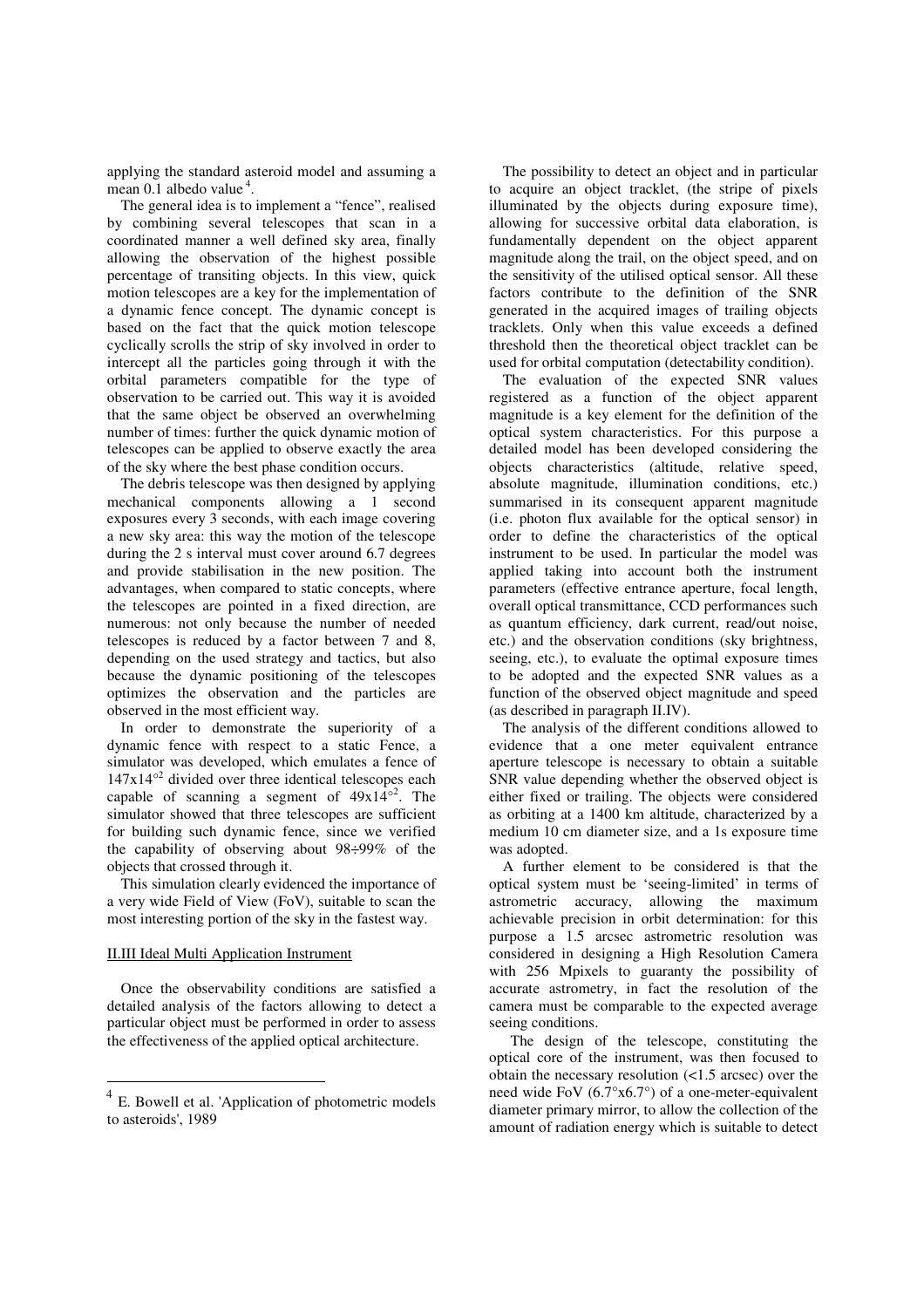debris objects in the specified magnitude range. In this view an important concept was introduced, that greatly simplifies the overall optical design, namely the so called Fly-Eye (FY) structure.

This concept has been proposed for the fabrication of Fast Cameras in Wide Field imaging for very large aperture telescopes by the INAF Institute<sup>5</sup>. The FY design consists in splitting the overall FoV in sub FoVs on which an array of corrector elements are placed, in form of arrayed small sized lenslets, so making easier the correction of aberrations. This way the apparatus has lower weight and size with respect to any focal reducer or prime focus station of the same performance, and can be located at stations that are more accessible and do not, in general, require complicated top end changes.



Fig 3: a) Pictorial description of a FY. The image with a relatively large plate-scale is projected onto the lenslet array whose elements are field lens of the single focal reducers, and portions of the images are then imaged with a smaller plate-scale onto a number of small detectors; b) pictorial view of the debris telescope architecture

Another fundamental advantage offered by this innovative telescope solution is that its design is

modular in nature that allows for mass production, and is therefore cheaper to produce. Due to the modular nature the performance of the FY as a whole is only limited by the performance of a single module. For example, a single unit only has to read a lot of small CCDs, maintaining a correlated fill factor equal to 1, rather than using a large buttable CCD array requiring parallel fast readout.

In our case the overall FoV is split in four subFoVs, each of which is further divided in a 2x2 portions, hence allowing the application of a total 16 4kx4k-CCD single chips, which are read in parallel by a corresponding number of dedicated processors, hence allowing very fast image read/out (two seconds red/out time are typical figures), covering an overall 6.7°x6.7° square field.

Finally, an important element to be remarked is that the resulting overall telescope architecture results in a very compact and relatively light structure, which allows fast and precise motion and positioning as well as reduced conditioning requirements.

# II.IV Aggressive Computational Approach

To enhance the network efficiency we assumed that the image processing software, instead of being based upon the identification of the individual pixels with high enough SNR, specifically detects trailed images, by summing the readings along all possible lines in the frame. Such a software would be capable of extracting comparatively long trails, with SNR performances such that the SNR on each pixel of the trail could be even < 1.

Algorithms with this capability exist, have acceptable computational complexity and have been tested<sup>6</sup>, however the actual implementation in operational software and field testing of the corresponding software is an assumption.

A limitation to the possibility of exploiting low SNR trails is in that the beginning and end of the trails would be poorly determined. This would result in a large astrometric error, which adversely affects the efficiency and accuracy of orbit determination.

The maximum possible efficiency in a survey to discover unknown debris is obtained by requiring a single exposure for each field, resulting in a single long trail. From the trail, the astrometric reduction can obtain a tracklet, consisting of two observations at the beginning and end exposure times; or equivalently, a couple of angular coordinates and their time derivatives. Anyway the information contained in such a tracklet is not enough to

 $\overline{\phantom{a}}$ 

 $\frac{1}{5}$ G. Gentile, A. Ragazzoni et al., "Wide Field Imaging on 8 to 100-meter class telescopes", Proc. SPIE, Vol. 6269, 62695V (2006).

 $^6$  Milani, Villani and Stiavelli, "Discovery of Very Small Asteroids by Automated Trail Detection, Earth, Moon and Planets", 1996, pp 72, 257-262.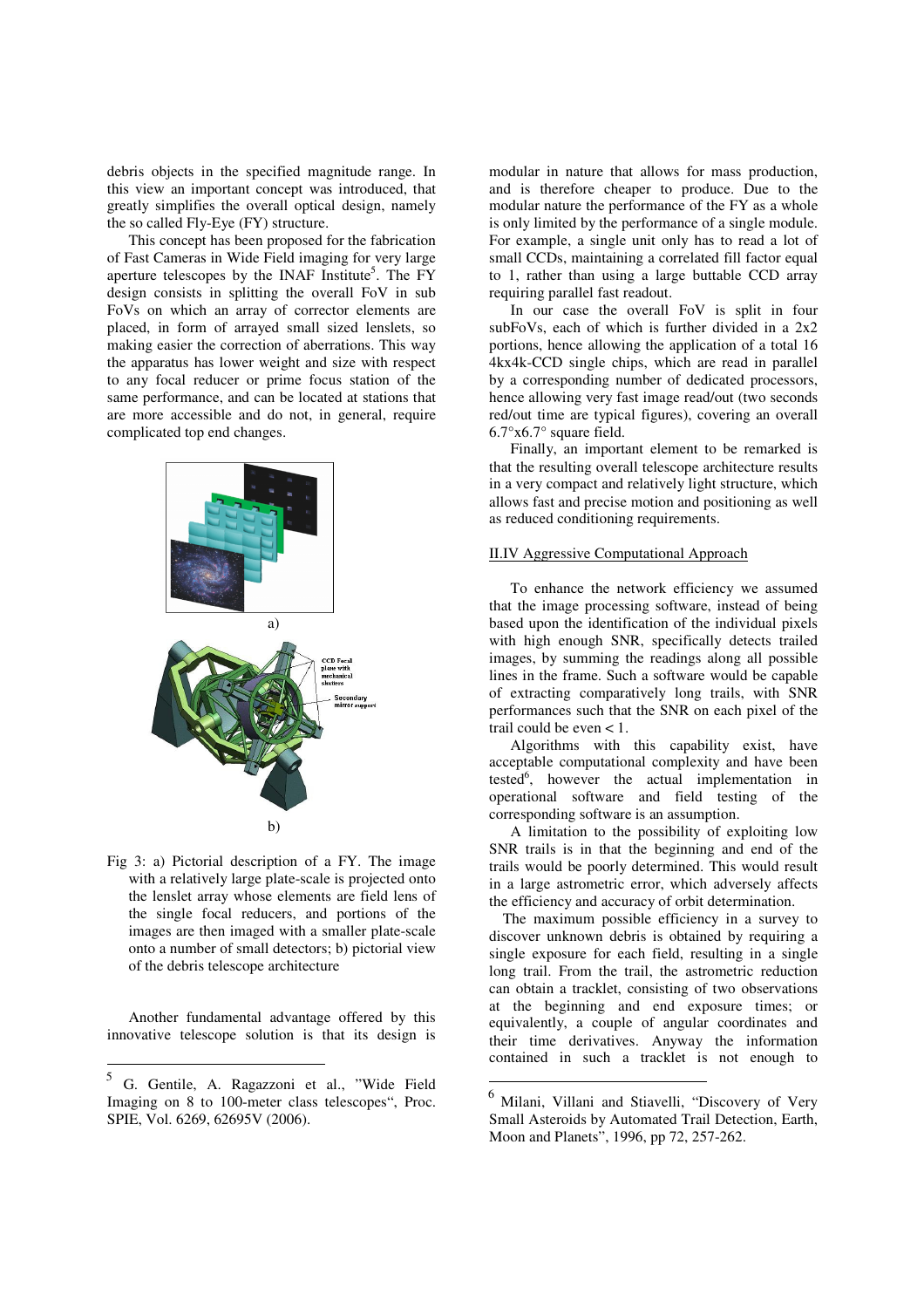determine an orbit (4 equations in 6 unknown orbital elements). Thus it is essential to find correlations, which is equivalent to finding multiple tracklets belonging to the same physical orbiting object.  $7$  The classical algorithms for orbit determination require three separate exposures over the same pass above the observing station. More aggressive orbit determination methods, developed recently, require only two tracklets and there is one method, based upon keplerian integrals, which can compute an orbit starting from two tracklets observed at comparatively long intervals, corresponding to multiple orbital periods of the object<sup>8</sup>.<sup>9</sup> By using these innovative and computationally intensive methods, it is possible to devise a correlation and orbit determination procedure requiring roughly one tracklet per day per object. In this way it is possible to exploit in full the capability of the telescope and camera system to perform one exposure every 3 seconds, covering 900 square degrees of new sky area every minute.

# III. SIMULATIONS AND RESULTS

The AGI Tools Kit (STK – Satellite Tool Kit) has been used for simulated observations because it performs complex analysis of space assets and it allows to define relationship between the different objects integrated into a defined scenario. The STK computation produces simulated observations: i.e. STK simulates the data expected by the different observatory stations during an optical observation campaign. Such simulated observations (data) are then used by the ORBFIT software provided by University of Pisa for finding the correlation between different observation sets and for the orbit determination starting from the simulated observation provided by STK. The combination of STK simulated observations and the ORBFIT correlation and orbit determination allows evaluating the percentage of catalogued objects that is expected for a selected model of a space objects population. A whole series of functions has been identified to be developed in an external environment in order to integrate STK and ORBFIT work. Matlab was selected to the purpose, as both offering all the necessary mathematical and computational tools required to implement the

identified functions, and being already predisposed to be interfaced with the STK.

A schematics of the simulation flow-chart is reported in Fig 4.



Fig 4: Schematics of the simulation flow-chart.

Two subset of objects, extracted from a MASTER2005 Population Model, which is an ESA reference model $10$ , updated with recently occurred fragmentation events, for objects with diameter >3cm, were selected with the following criteria:

First Simulation Subset Debris count: 912 Perigee altitude: from 1301.023 to 1913.482 km Absolute magnitude<sup>11</sup>: from 35.857 to 38.458 Diameter: from 8.098 to 26.828 cm Simulation period: 28 and 60 days (from 1/1/2008) Number of ground optical stations: 7

 $\overline{a}$ 

<sup>-&</sup>lt;br>7 Milani and Gronchi - "Theory of orbit determination", Cambridge University Press, 2010.

<sup>8</sup> Farnocchia, Tommei, Milani and Rossi, "Innovative methods of correlation and orbit determination for space debris, CMDA vol. 107, 169-185, 2010.<br><sup>9</sup> Cronehi, Dimore and Milani "Orbit determ

Gronchi, Dimare and Milani "Orbit determination with the two-body integrals", CMDA vol. 107,299- 318 ,2010.

<sup>&</sup>lt;sup>10</sup> http://www.master-2005.net/

 $^{11}$  See § II.II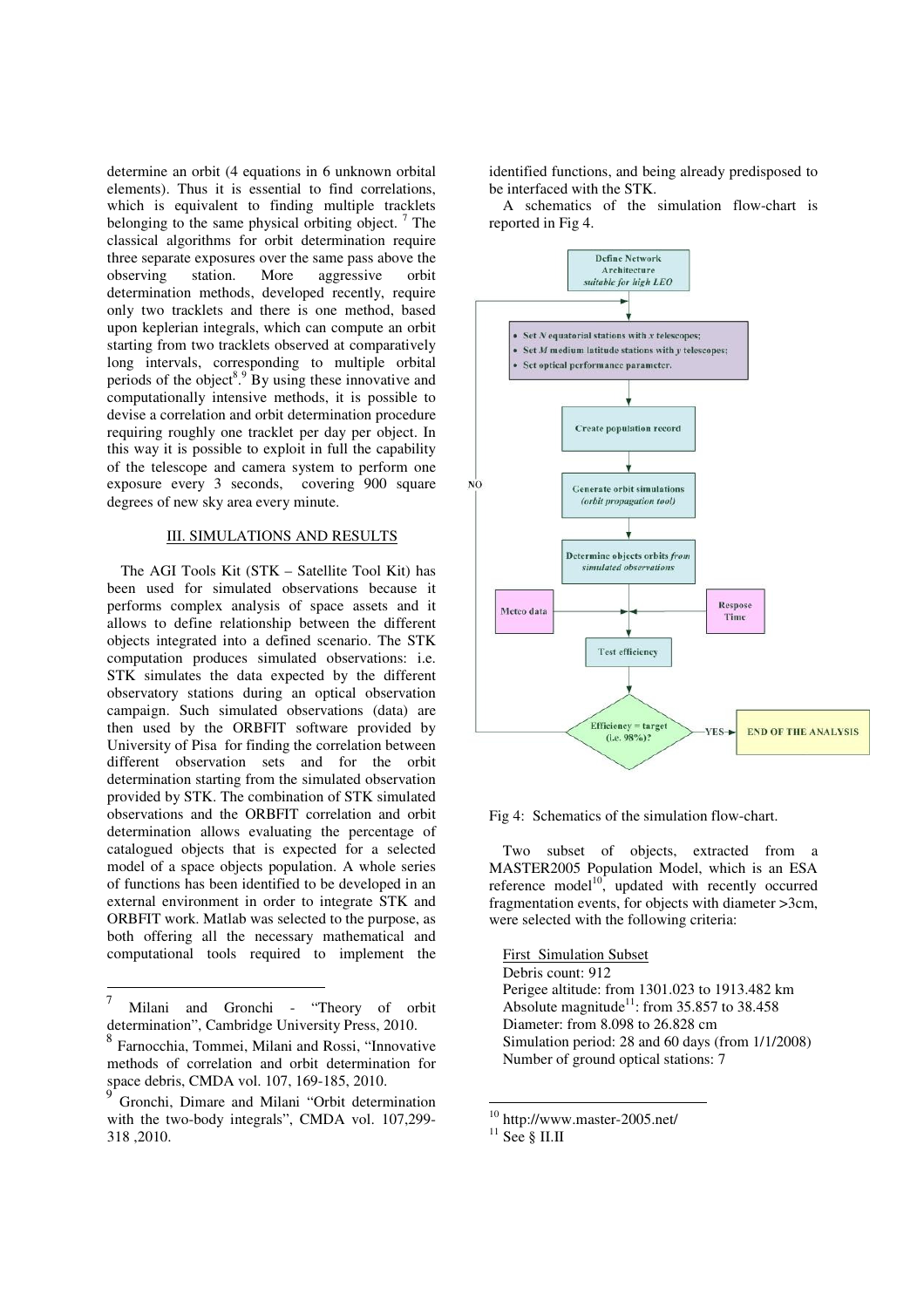Second Simulation Subset Debris count: 1104 Perigee altitude: from 1000.26 to 1300.1 km Absolute magnitude: from 36 to 39.5 Diameter: from 5 to 25.09 cm Simulation period: 28 and 60 days (from 1/1/08) Number of ground optical stations: 7



Fig 5: Population Model subsets as extracted from MASTER2005 (>3cm diameter).

The debris orbital data contained in the population subset were used by STK to simulate, in particular, the positional data in an equatorial reference frame. Other information regarding the relative position of the objects were included in the STK output, in particular the time of the observation, the range, the phase angle and the elevation angle. MATLAB was then used to process the STK simulated data to check the validity of the observation period, to calculate the apparent magnitude and SNR (applying a random error at the right ascension, the declination and the apparent magnitude).

Finally the Matlab results were fed to the ORBFIT software for orbit determination: in this phase also a random factor based on actual meteorological data of the selected observatory station was applied to take into account the incidence of the mean observed cloudiness on the simulated observations. The two debris subsets were propagated for two months and for each detected object the corresponding orbit determination was performed.

The following figure summarizes the simulation results.



Fig 6: Green: orbits computed. Black: objects observed, no orbit. Red: not observed. Simulation 1 and 2 refer to the two simulation subsets. Baseline and upgrade refers to the requirements of study. It is clear that for perigee height above 1300 km the cataloguing phase of the debris is essentially terminated after only 2 months, while for the smaller objects with perigee between 1000 and 1300 km the task is not complete.

.

#### IV. DISCUSSION

The results obtained are quite promising and are a consequence of the adopted approach based on innovative concepts. For what concern accuracy aspects and the timeliness of the catalogue build up and maintenance, the activities are still on going. and will be presented in a forthcoming work

In particular the role of the following key items must be stressed:

## Advanced optical equipment (Debris Telescope Solution):

this aspect is particularly important offering numerous advantages with respect to the application of most traditional technologies. The main aspects of the innovation which render the optical equipment adequate to the challenge are:

• Entrance aperture: though imposing a more elaborate optical design allows the collection of a consistent amount of radiation energy, increasing the accessible object magnitude: a one meter equivalent entrance diameter generates a factor 4 in terms of photon flux impinging on the CCD